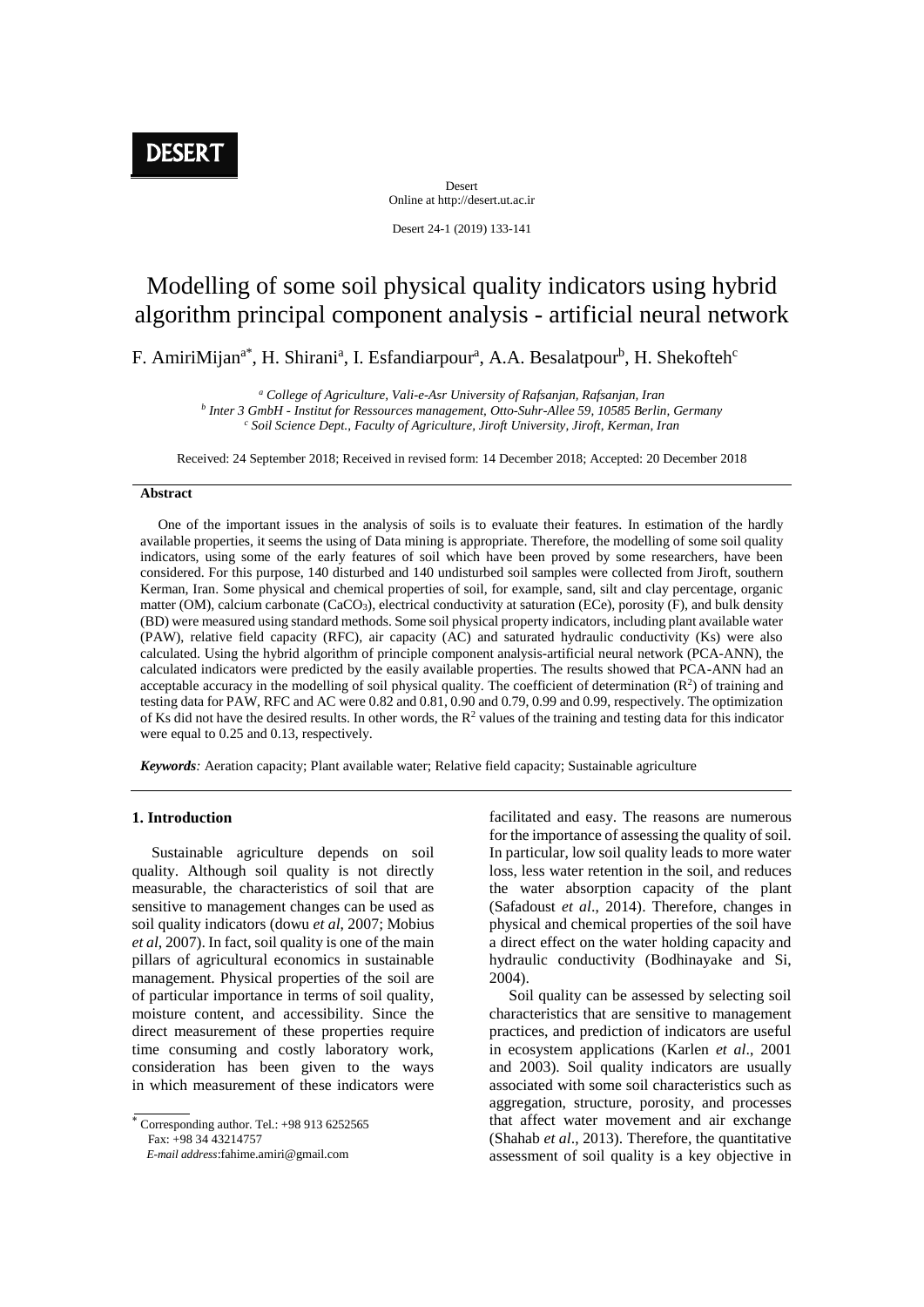agricultural management (Hebb *et al*., 2017). It can affect management decisions and improve sustainable agriculture (Andrews *et al*., 2003). Due to the increased pressure on used land, soil quality assessment is increasing (Armenise *et al*, 2013).

 Indicators are based on simple relationships between observations and information requirements. Some dynamic parameters, including soil structure, have long been considered in soil quality studies (Robinson *et al*., 2009). Soil's inherent characteristics and soil acquisition affect the soil's physical quality (Samuel Rosa *et al*., 2013). Modelling and predicting soil parameters in the recent decades, with data mining methods and multiple algorithms, have been considered and have obtained acceptable results by many researchers. Most of these selected indicators are affected by various features that can be modelled using those features. The indicators can be physical, chemical, and biological.

 Marzaioli *et al*. (2010) created a set of soil quality indicators using physical, chemical and biological indicators, including aggregate stability, bulk density (BD), particle size distribution (PSD), pH, electrical conductivity (EC), cation exchange capacity (CEC), and microbial biomass carbon (MBC). Also, other indicators such as plant available water (PAW), stability index (SI), least limiting water range (LLWR), and organic matter (OM) were used to assess soil quality. Some other indicators of soil physics that are important in agriculture are SI,  $FC<sup>1</sup>$ , BD, OC<sup>2</sup> (Reynolds and Top, 2008).

 Each of these indicators are important in certain context. For example, Armenise *et al*. (2013) showed that physical indicators are more responsive to management practices compared to chemical indicators. Also, soil physical quality can be assessed in terms of climate availability for plant growth and microbial activity (Skopp *et al*., 1990). Another indicator of soil physical status is PWP. Raats *et al*. (2002) showed that PWP is a steady index of the lower available moisture content of the plant. PWP is the amount of water that is strongly kept by the soil, is not absorbed by the plant, and depends on the osmotic coefficient of the plant. OM is another index of the physical quality of soil evaluation.

Obriot *et al*. (2016) showed that the use of OM compared with mineral fertilizers improved soil quality. OM is one of the important elements in

maintaining the soil physical quality. Ghosh *et al*. (2012) observed a significant increase in rice yield by adding organic modifiers to soil (Ghosh *et al*., 2012). They stated that this is due to the improvement and stability of aggregates. Willekens *et al*. (2014) showed that reducing agricultural practices along with the addition of organic compounds lead to an improved physical quality of soil.

 One of the important issues in soil analysis is the evaluation of its derivative properties. Unsupervised methods of multivariate statistics are powerful tools for evaluating derivative properties that help soil researchers extract more information using their data (Sena *et al*., 2002). Therefore, a number of physical, molecular, biological, and chemical soil properties are used as predictive such features. Since measuring all soil properties is neither feasible nor costeffective, there is an expansion in the usage of different algorithms in the modelling of hardly accessible soil parameters.

 It seems that the usage of data mining methods in the estimation of hardly accessible soil properties is still under development. Rajkai *et al*. (2004) estimated the characteristic moisture curve using soil properties with linear and nonlinear methods. Saxton and Rawls (2006) predicted some hardly accessible soil properties using texture and organic materials.

 The multivariable PCA method allows for to identification of the most effective and most important parameters and also the use of modelling of target (Sena *et al*., 2002). The question raised for the usage of PCA is as to which property is more effective and which property is better estimated. PCA is also used to reduce the dimensions of input data and to model and predict indicators. The main purpose of this research was therefore a modelling of soil physical indices with a developed PCA-ANN algorithm.

# **2. Materials and Methods**

# *2.1. Study Area*

 The study area includes parts of the agricultural and gardening lands of Jiroft, which is located in southeastern Iran, in the geographical latitudes of 28˚ 50' to 29˚ 00' N and longitudes of 57° 55' to 58° 10' E (Figure 1).

 $\overline{a}$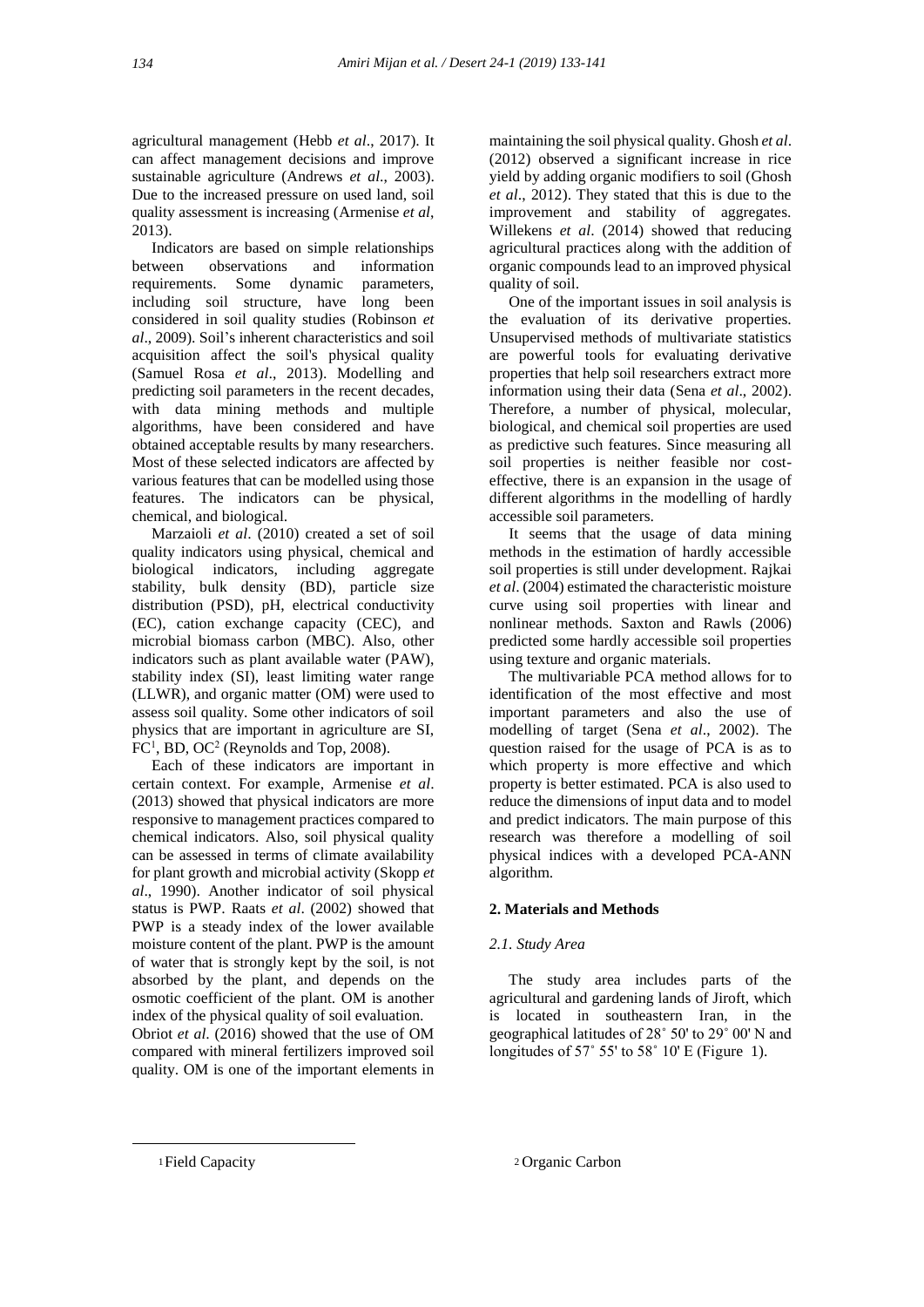

 The mean elevation from sea level is about 681 meters. In a physiographic view point, this region is piedmont. The climate of this region is warm and dry. Its mean annual rainfall and temperature during a period of 28 years were 159mm and 32.9ºC, respectively. This region is one of the most important agricultural areas in Iran, and many different tropical, semi-tropical and cold products are grown here. Therefore, the assessment of physical quality is important for the sustainability of the agriculture in this area.

#### *2.2. Sampling method*

 A topographic map of the region with a scale of 1: 25000 was prepared. After plotting the study area on this map, it was imported into ILWIS software 3.4 (ITC, 2007) and was georeferenced. Then, the location of 140 points with 250 meter intervals were selected as observation points. After that, the location of each point was determined using a global positioning system (GPS). At each observation point, two samples, including one disturbed and one undisturbed sample were placed. Disturbed samples were picked up using a spade and undisturbed samples were taken using cylinders with 5.5cm height and 4.5cm diameter. Finally, all samples were transferred to the laboratory.

### *2.3. Laboratory Analysis*

 Disturbed samples were passed through a 2mm sieve after air-drying. Then, soil texture using the hydrometric method (Bouyoucos, 1951), soil organic matter using the Walkley and Black method (Walkley and Black, 1934), calcium carbonate equivalent (CCE) using neutering with chlorohydric acid (Alison, 1965), electrical conductivity (EC) in saturated extract by the EC-meter device (Richards, 1954), and pH in saturated paste by the pH-meter device (Richards, 1954) were measured. Bulk density was calculated using the undisturbed samples (Blake and Hartge, 1986). Saturation hydraulic conductivity was calculated using the Darcy law (Equation 1):

$$
Q = KA \frac{H}{L} \tag{1}
$$

 Where H is the height of pounded water at the top of soil column (cm), L is the length of the sample (cm), and K is the saturated hydraulic conductivity ( $cm.min^{-1}$ ), A is the surface area of the sample  $(cm<sup>2</sup>)$ , and Q is the volume of transferred water per unit time  $(cm<sup>3</sup>.min<sup>-1</sup>)$ . Soil porosity (F) was also calculated using the equation below (Equation 2):

$$
F=1-BD/PD
$$
 (2)

 BD and PD are bulk density and particle density, respectively. PD was measured using Pycnometer methods (Blake and Hartge, 1986). Soil moisture was determined using a pressure plate apparatus in matric suctions of 0, 10, 30, 50, 100, 300, 500, 1000 and 1500KPa. The soil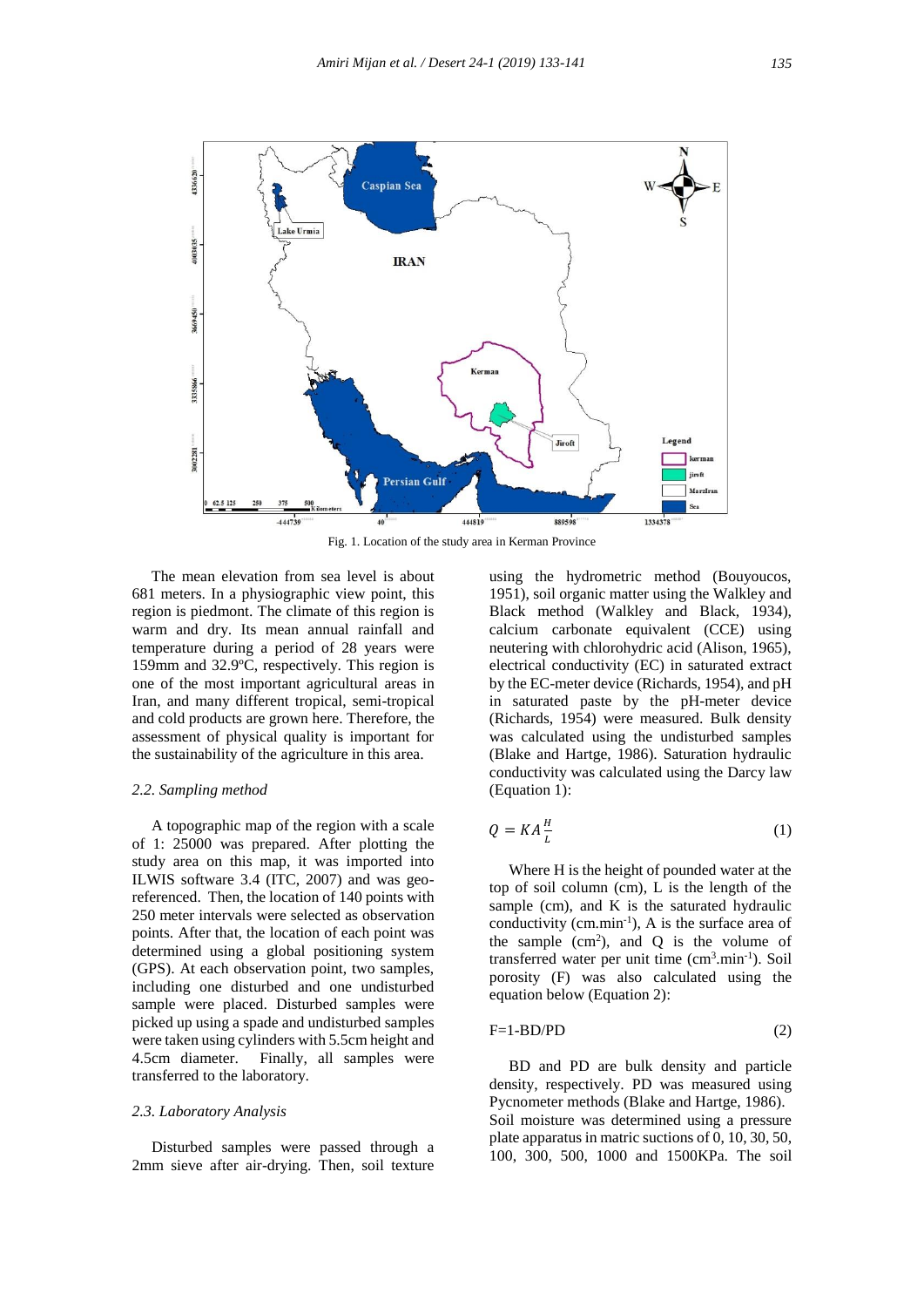moisture retention curve was drawn using the measured soil moistures.

*2.4. Calculation of soil physical quality indicators*

 In order to evaluate the physical quality of soil, some soil quality indicators were calculated as follows:

## *2.4.1. Plant available water (PAW)*

PAW was calculated using the White *et al*. (2006) method as follows: (Equation 3):

$$
PAW = \theta_{FC} - \theta_{PWP} \quad 0 \leq PAWC \leq \theta_{FC} \tag{3}
$$

 $\theta$  at PWP and FC are water contents at the permanent wilting point and field capacity, respectively.

 The reason for assessing this index is due to the great importance in management and its role in the control of soil quality. The accessibility of water in land and water management practices are also very important (Safadoust *et al*, 2014). Due to the development of computer models, the estimation of some soil indicators were taken into account.

 PAW is not only an important factor in crop production and sustainable agriculture (Sys *et al*., 1991), but is also very important in dry and semiarid regions. With an increase in the organic matter content, PAW also increases. In our study, we divided PAW into 4 classes based on Cockroft and Olsson (1997) and White *et al*. (2006), with the clasifications as: ideal, good, limited, and very poor.

PAW $\geq$ 0.2m<sup>3</sup>m<sup>-3</sup> is defined as the ideal value for maximum root growth (Cockroft and Olsson, 1997). While in the  $0.15 < PAW \le 0.2$ , the root growth is good, at 0.1˂PAW˂0.15, the root growth is limited and 0.1˂ PAW is defined to be a very poor root growth (Warrick, 2002 and White *et al*, 2006).

# *2.4.2. Relative Field Capacity*

 The Relative Field Capacity is calculated using the equation below (Equation 4):

$$
RFC = \left(\frac{\theta_{FC}}{\theta_{sat}}\right) = \left(1 - \frac{AC}{\theta}\right) \quad 0 \leq RFC \leq 1 \tag{4}
$$

 $\theta_{\text{sat}}$  is moisture at the point of saturation. It should be noted that optimum occurs at 0.6≤RFC≤0.7. The conditions are not good when moisture is above or below this range.

#### *2.4.3. Air Capacity (AC)*

 The soil Air capacity was calculated using the below equation (Equation 5):

$$
AC = \theta_{sat} - \theta_{FC} \qquad 0 \le AC \le \theta_{sat} \tag{5}
$$

 $\theta_{\text{sat}}$  and  $\theta_{\text{FC}}$  are saturated water and moisture in field capacity, respectively. The minimum required ventilation to prevent plant crop losses is at  $AC \geq 0.1 \text{m}^3 \text{m}^{-3}$ .

#### *2.5. Modelling of soil quality indicators*

 The modelling of indices was done in MATLAB. The mentioned indices were modelled using the PCA-ANN algorithm with some features, such as percentage of Sand, Silt, Clay, OM, CaCO3, ECe and F. The effect of the input features on indices have been proven by many researchers in their previous studies (Karhua *et al*. (2011), Analof and Riehman (2012), Botula *et al*. (2013) and Moncada *et al*. (2014)). Therefore, these features were used as input data for the modelling of indices using PCA-ANN.

 It should be noted that the process of modelling the indicators were at complete random, and 70% of the data was presented as training data, 15% of the data was selected as testing data, and 15% was selected as validation data.

#### *2.6. Model Assessment Criteria*

 In order to compare the validity of the modelling of indices, the  $R^2$  criterion was used. Although the values of  $\mathbb{R}^2$  indicate the precision of the model, Root Mean Square Error (RMSE) (Equation 6) and Geometric Mean Error Ratio (GMER) (Equation 7) were used to validation of the results.

RMSE = 
$$
\sqrt{\frac{1}{N} \sum_{i=1}^{N} (X_p - X_o)^2}
$$
 (6)

$$
GMER = \exp\left[\frac{1}{N}\sum_{i=1}^{N} \ln\left(\frac{X_P}{X_O}\right)\right]
$$
 (7)

 GMER was used to determine the underestimation and over-estimation of the model. where Xo is the observed values. Xp is the predicted values, and N is the total number of observations. If the GMER value is more or less than one, it represents an over-estimation or an under-estimation, respectively.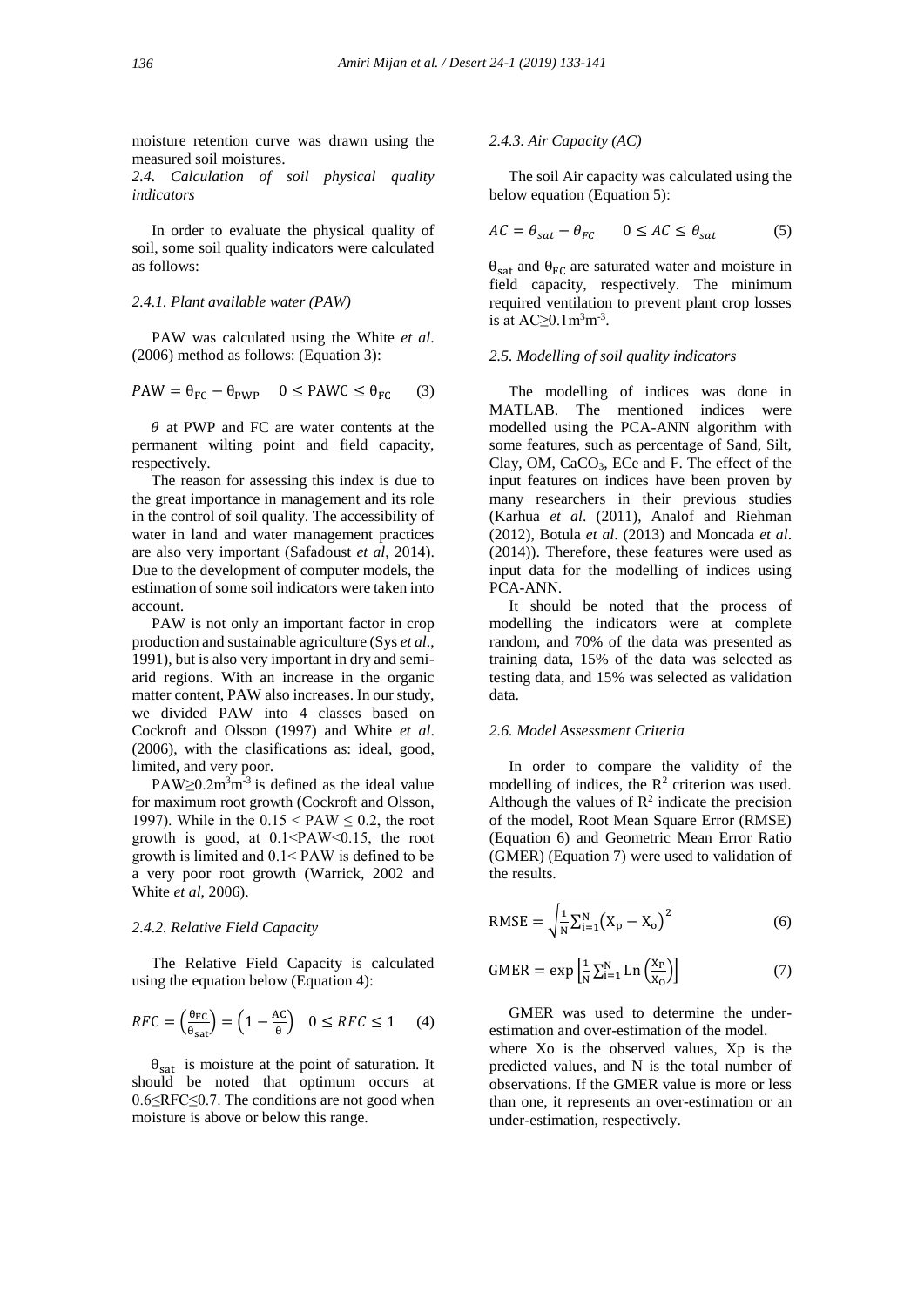#### *2.7. Used Software*

 PCA-ANN hybrid algorithm coding, sensitivity analysis, and the modelling of soil physical quality indices were done by MATLAB. The statistical analysis and evaluation of models were done using Minitab software. The drawing of charts was done by Excel software.

# **3. Results and Discussion**

 Descriptive statistics of measured and calculated soil parameters (features and indices) including maximum, minimum, mean, standard deviation (SD) and coefficient variance (CV) are shown in Table 1. The maximum and least variability range were seen in sand and RFC, respectively (Table 1). Furthermore, all of the indices were classified according to the defined standards (White el al, 2006). Then, using the PCA-ANN, soil indices were modelled and the  $R<sup>2</sup>$  were obtained. According to the results, the highest precision (high  $R^2$ ) belonged to the AC index and the least to that of Ks (Table 2).

| Table 1. Summary descriptive Statistical of soil properties and soil physical quality indicators |                                |        |        |        |           |           |  |  |  |  |
|--------------------------------------------------------------------------------------------------|--------------------------------|--------|--------|--------|-----------|-----------|--|--|--|--|
| Feature                                                                                          | Unit                           | Mean   | max    | min    | <b>SD</b> | <b>CV</b> |  |  |  |  |
| Sand                                                                                             | $\frac{0}{0}$                  | 54.4   | 88.5   | 17     | 15.6      | 29        |  |  |  |  |
| Silt                                                                                             | $\%$                           | 28.88  | 56     | 1.5    | 13.6      | 47        |  |  |  |  |
| Clay                                                                                             | $\frac{0}{0}$                  | 16.66  | 44.5   | 7.5    | 5.73      | 34.4      |  |  |  |  |
| <b>BD</b>                                                                                        | $Mgm^{-3}$                     | 1.56   | 1.78   | 1.33   | 0.11      | 7.2       |  |  |  |  |
| F                                                                                                | $\%$                           | 0.41   | 0.5    | 0.33   | 0.042     | 10        |  |  |  |  |
| <b>OM</b>                                                                                        |                                | 0.021  | 0.124  | 0.0034 | 0.3       | 56        |  |  |  |  |
| CaCO <sub>3</sub>                                                                                | $\frac{0}{0}$                  | 12.83  | 30     | 9      | 3.77      | 29        |  |  |  |  |
| Ece                                                                                              | $dSm^{-1}$                     | 3.597  | 13.73  | 1.105  | 1.75      | 49        |  |  |  |  |
| <b>PAW</b>                                                                                       | $\mathrm{m}^3 \mathrm{m}^{-3}$ | 0.2    | 0.35   | 0.094  | 0.044     | 22        |  |  |  |  |
| AC                                                                                               | $\mathrm{m}^3 \mathrm{m}^{-3}$ | 0.42   | 0.66   | 0.25   | 0.083     | 19.8      |  |  |  |  |
| <b>RFC</b>                                                                                       | $\mathrm{m}^3 \mathrm{m}^{-3}$ | 0.0027 | 0.0044 | 0.0013 | 0.0005    | 19.8      |  |  |  |  |
| Ks                                                                                               | $cm. Sec-1$                    | 0.0075 | 0.019  | 0.0009 | 0.0045    | 60        |  |  |  |  |

CV: Coefficient Variance, SD: Standard Deviation

#### *3.1. Plant Available Water*

 Plant Available Water is an important index for assessing the physical quality of the soil. Different methods have been defined for calculating PAW (Asgharzadeh *et al.*, 2010). Generally, the difference between FC and PWP is defined as the available water for the plant (Vomocil, 1965). According to the four classes defined by White *et al*. (2006), the selected samples in this area were generally good (38.3%) and ideal (49.65%) (Table 2). Several researchers have shown the effect of the multiple features of soil on PAW therefore some of features were chosen for modelling of indicators. The main reason for choosing the selected 10 input features was their effect on the quality indices of soil physics, which have been proven by other

researchers. For instance, Alliaume *et al.* (2013) showed that FC increased when the amount of OM content increased, which also led to an increase in PAW. In this situation, the quality of the soil structure increased. Also, Khotabai *et al*. (2013) showed that PAW increased with organic matter.

 Reichert *et al*. (2009) showed that available water varies with the changes in soil texture, which is mostly influenced by the amount of sand and silt to clay ratio. Also, Andrews *et al*. (2003) stated that with an increase of BD, the amount of PAW increased, and vice versa. These changes are correlated with water availability capacity changes. Therefore, these features were selected as input characteristics in the modelling of the PAW index.

| able 2. The values of statistical criteria for the studied indices |       |                |            |       |            |        |  |  |  |  |
|--------------------------------------------------------------------|-------|----------------|------------|-------|------------|--------|--|--|--|--|
|                                                                    |       | Index          | <b>PAW</b> | Ks    | <b>RFC</b> | AС     |  |  |  |  |
|                                                                    | Test  | <b>RMSE</b>    | 0.02       | 3.17  | 0.00017    | 0.0029 |  |  |  |  |
|                                                                    | Train |                | 0.001      | 4.67  | 0.0001     | 0.0005 |  |  |  |  |
|                                                                    | Test  | <b>GMER</b>    | 1.02       | 1.14  | 1.001      | 1.0007 |  |  |  |  |
|                                                                    | Train |                | 0.99       | 1.156 |            | 1.001  |  |  |  |  |
|                                                                    | Test  | $\mathbb{R}^2$ | 0.59       | 0.13  | 0.7        | 0.99   |  |  |  |  |
|                                                                    | Train |                | 0.79       | 0.52  | 0.9        | 0.99   |  |  |  |  |

Table 2. The values of statistical criteria for the studied indi-

 In the forthcoming research, PAW was well modelled using PCA-ANN and the results showed that there was a high correlation between the predicted and calculated PAW where the

developed models had low RMSE and high R<sup>2</sup> values (Table 2). The values of RMSE, GMER and  $R^2$  in Table 2 confirmed the accuracy of these results. However, in the GMER, a very small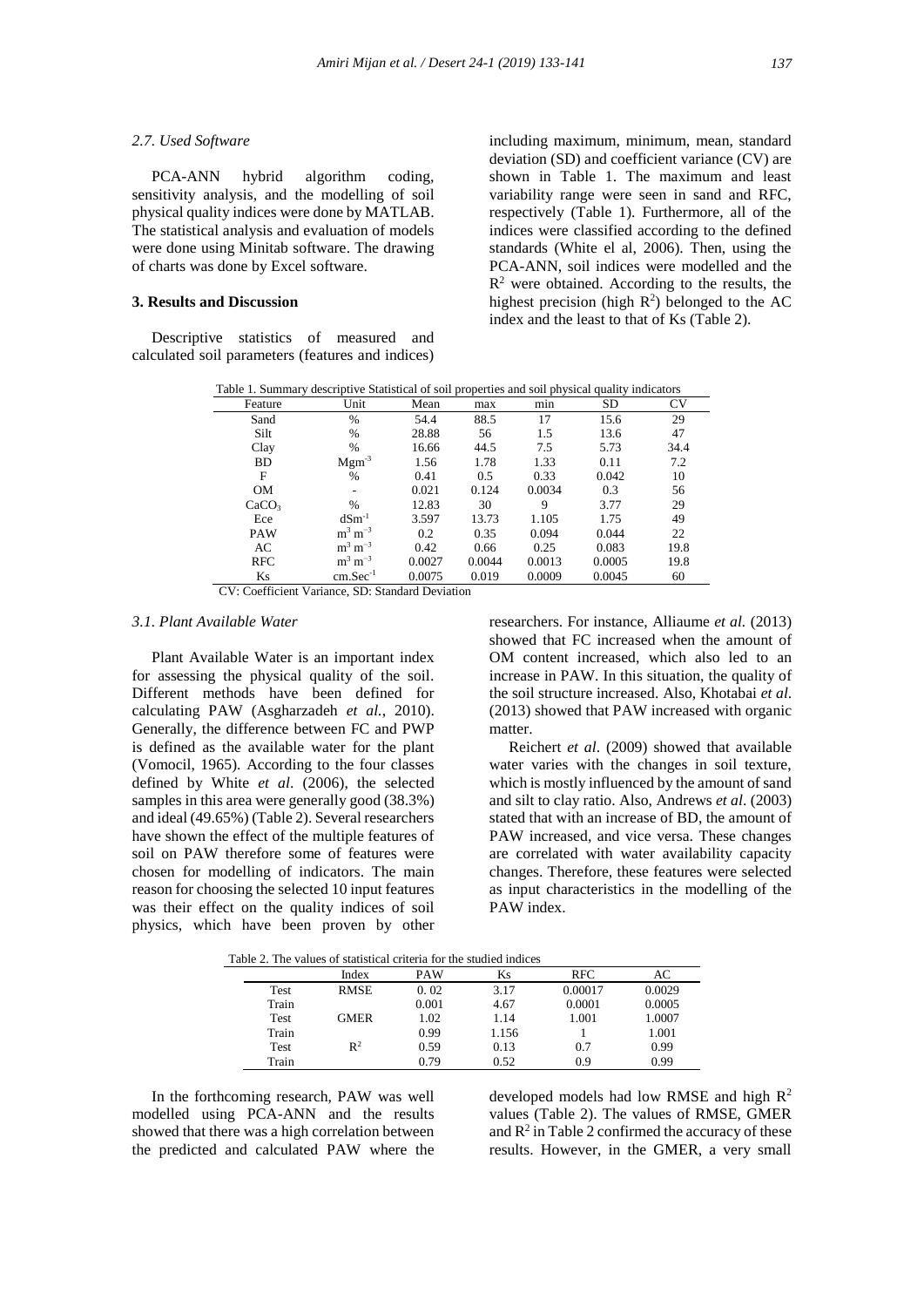under-estimate was found in the training data and a small over-estimate in the testing data. Different hybrid algorithms or meta-heuristic methods have been used by various researchers. Shirani *et al*. (2015) for instance, modelled PAW using PSO-DT. They achieved goodness-of-fit of the proposed PSO-DT model for the prediction of PAWC with R <sup>2</sup>≥90. Yang *et al*. (2016) used a combination of neural networks and wavelets to predict the soil moisture; they achieved successful results.

 The sensitivity analysis using the Statsoft Method showed that the PAW had high sensitivity to silt content. In this research, based on the four classes provided for PAW (White *et al*., 2006), only 2% of soil samples were classified under the poor classes. Also, 10, 38.2 and 49% of soil samples belonged to the limited, good, and ideal classes, respectively.

#### *3.2. Relative Field Capacity (RFC)*

 Because the White *et al*. (2006) air capacity was divided into classes, desired and poor, the results showed that most of the soil samples in this study was at a desired quality (84%) and 16% of them were at a poor class. Also, using input features, Table 2 shows the modelling of the RFC index using the PCA-ANN algorithm. As shown in Table 2, the value of  $\mathbb{R}^2$  was high in both the training and testing data (0.9 and 0.79, respectively). Based on the GMER results, a little over-fitting was observed, but the low RMSE could have indicated the suitability of the selected features for RFC modelling (Table 2). The effect of some of the input features on RFC have been studied by other researchers.

 For example, Safadoust *et al*. (2014) showed that FC had a positive correlation with calcium carbonate, clay, and organic matter. They explained that this relationship was due to the greater surface area, which is available to keep moisture at a high suction in high density soil. The use of evolutionary algorithms for the modelling of RFC and other soil moisture parameters have been considered by researchers. In a study that was done by Shirani *et al.* (2015), RFC was modelled using PSO-DT with an acceptable accuracy. In the RFC modelling of PSO-DT, the  $R^2$  in training and testing data were 0.44 and 0.47, respectively (Shirani *et al*., 2015). In the forthcoming study,  $R^2$  of the modelling of the RFC index in training and testing data was 0.9 and 0.79, respectively. This could indicate the accuracy of PCA-ANN compared to that of PSO-DT.

 Also, yang and you (2013) predicted the parameters of the Van Genuchten model in SWRC using artificial intelligence algorithms (Genetic Algorithm, Particle Swarm Optimization, Simulated Anneling, and Rosetta). They showed that PSO provides better results in estimating the parameters of the model algorithms. The high value of  $\mathbb{R}^2$  in the results of the present study, confirmed the hypothesis of the suitability of PCA-ANN in the estimation of RFC. It also indicated the suitability of the chosen input features for the modelling of this index. Therefore, it can be concluded that PCA-ANN could be an appropriate algorithm for the RFC prediction. In addition, the results of the sensitivity analysis showed that RFC is more sensitive to clay.

## *3.3. Air Capacity (AC)*

 The results of this study showed that the soils of the studied area, according to White's (2006) classification, had the highest class and they all belonged to the ideal class. In other words, all soils had an air capacity of more than 0.28. Reynolds *et al*. (2002, 2009) showed that the AC is less or high because of their impact on soil water retention. In spite of the over-fitting in the modelling of AC using PCA-ANN (Table 2), because of high  $R^2$  and low RMSE, prediction of AC index had good accuracy (Table 2). The results of this study showed that using PCA-ANN with AC is better predicted than other used algorithms in the previous studies done by other researchers. Shirani *et al*. (2015) predicted the AC value using PSO-DT and measured the  $R^2$ value in testing data.

 The influence of some input features on the quality of soil, especially AC, has been considered. For example, Reynolds *et al*. (2002) showed that AC was affected by clay. FC decreased by the flocculation of clay, which directly affected AC. The clay content affected the soil structure formation and porosity. If clay is optimal, the soil structure is well formed. The good structure result in optimal AC. Because, water holding capacity in the soil, the amount of saturated, drained water, and thus the AC were affected by the percentage of clay. Archer and Smith (1972) also showed that an increase in BD caused a linear increase in the amount of AC. Also, the result of the sensitivity analysis, using the Statsoft Method, showed that AC had high sensitivity to porosity (F).

#### *3.4. Hydraulic Conductivity at saturation (Ks)*

 According to Vanden Akker and Soane (2005), three classes have been defined for hydraulic conductivity at saturated conditions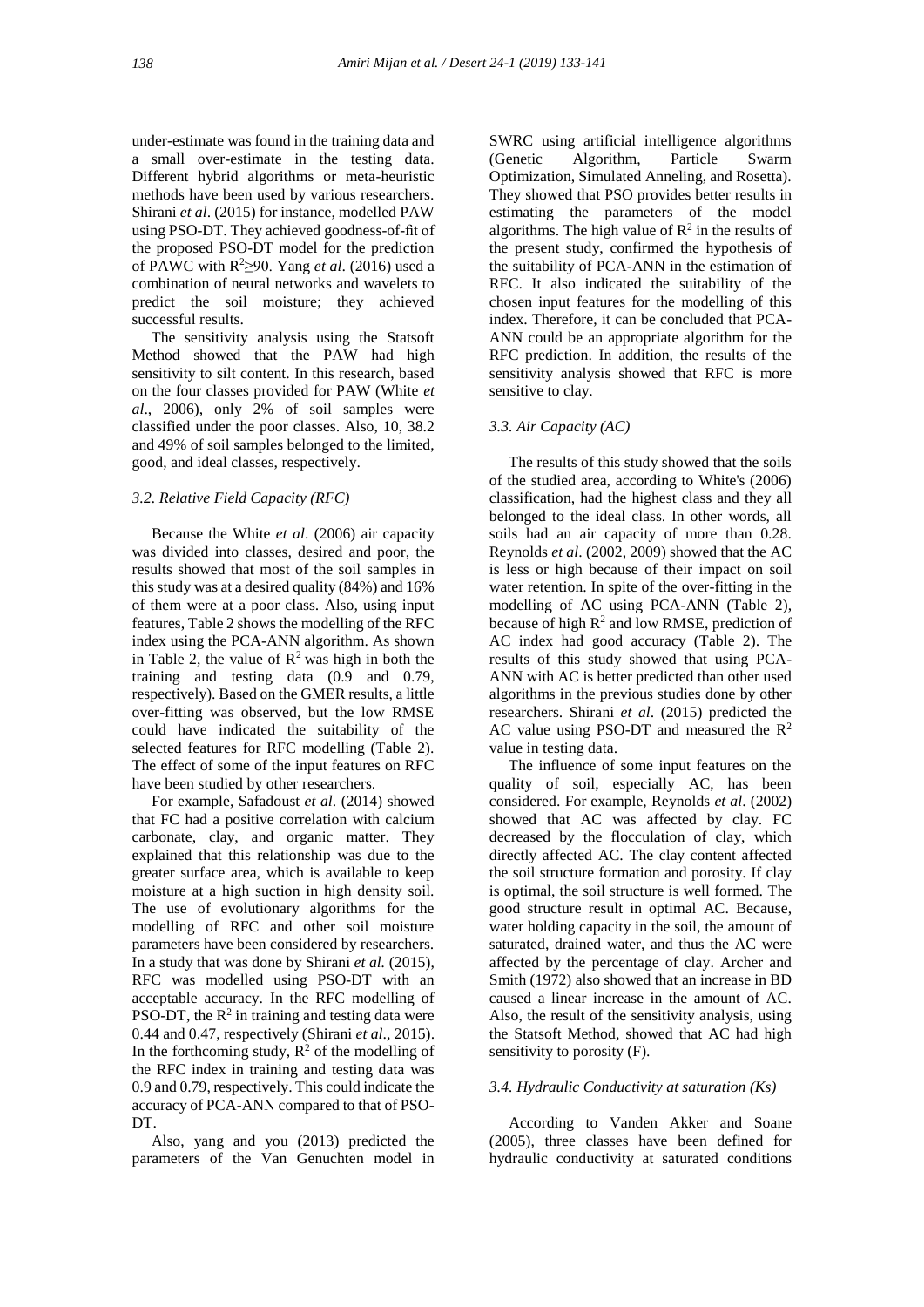(permeable, semi-permeable, and impermeable). he Ks results of this study showed that 99% of soil samples were permeable and only 1% belonged to the semi-permeable class. It is obvious that Ks measurement is time and cost consuming. Therefore, choosing a method that could model and predict Ks with an acceptable accuracy was necessary. For this purpose, Ks was predicted and modelled using PCA-ANN. The results showed that the prediction of Ks had a low precision. Applying PCA-ANN for prediction of Ks, was less reliable than the other indices. Therefore, because of low  $\mathbb{R}^2$ , high RMSE, and over-fitting of results, using PCA-ANN algorithm to modelling of Ks must be taken care (Table 2). In recent years, the use of various algorithms has been considered in modelling and optimizing the saturated hydraulic conductivity, which in some cases has yielded acceptable results. Ghanbarian-Alavijeh *et al*. (2010) showed that the use of ANN leads to an accurate estimation of Ks. Although hydraulic conductivity at an unsaturated condition was correctly predicted using ANN by Al-Sulaiman and Aboukarima (2016), good results were not achieved in the modelling of Ks using artificial neural networks.

The results of this study showed a high inefficiency of PCA-ANN for the modelling of Ks. Many factors may lead to low  $R^2$  which would not be considered in this research. For example unjust features or algorithm.

 Therefore, it seems that it would have been better to use other features or other algorithms in the predicting and modelling of Ks. Overall, the results showed that PCA-ANN was an appropriate algorithm for modelling the studied indices. This algorithm has been used in many modelling parameters. Among them, Nouri *et al*. (2011) showed that the results of modelling are good. The correlation between estimated and measured of indices, both training and testing data, were good (0.92 and 0.88, respectively). Although they stated that the accuracy of PCA-ANN was higher than PCA-SVM. They showed that the correlation coefficients in training and testing data were high (0.93 and 0.85, respectively). The results of the sensitivity analysis using the Statsoft Method showed that Ks was more sensitive to bulk density.

# **4. Conclusion**

 Our results showed that the developed PCA-ANN method could be an appropriate algorithm for the modelling of different indices. It was observed that indicators could be estimated by many algorithms, preferably PCA. Also they are affected by features. However, it should be noted that the results of the modelling of Ks, using the PCA-ANN method, was improper and thus a more suitable algorithm or a more perfect method should be developed for this prediction.

### **References**

- Alliaume, F., W.A.H. Rossing, M. García, K.E. Giller, S. Dogliotti, 2013. Changes in soil quality and plant available water capacity following systems redesign on commercial vegetable farms. European Journal of Agronomy, 46; 10– 19.
- Alison, L. E., C.D. Modie, 1965. Carbonate. In: C. A. Black, (Ed.), Methods of soil analysis. Part II, Am. Soc. Agron., Madison, WI. P. 1379-1396.
- Al-Sulaiman, M. A., A. M. Aboukarima, 2016. Prediction of Unsaturated Hydraulic Conductivity of Agricultural Soils Using Artificial Neural Network and c#. Journal of Agriculture and Ecology Research International, 5; 1-15.
- Anlauf, R., P. Rehrmann, 2012. Effect of compaction on soil hydraulic parameters of vegetative landfill covers. Geomaterials, 2; 29–36.
- Andrewsa, S.S., C.B. Florab, J.P. Mitchellc, D.L. Karlen, 2003. Growers' perceptions and acceptance of soil quality indices. Geoderma, 114; 187– 213.
- Andrews, S S., D. L. Karlen, C.A. Cambardella, 2004. The soil management assessment framework: A quantitative soil quality evaluation method. Soil Science Society American Journal, 68; 1945-1962.
- Archer, J.R., P.D. Smith, 1972. The relation between bulk density, available water capacity, and air capacity of soils. Journal of Soil Science, 23; 475-480.
- Armenise, E., M.A. Redmile-Gordon, A.M. Stellacci, A. Ciccarese, P. Rubino, 2013. Developing a soil quality index to compare soil fitness for agricultural use under different managements in the Mediterranean environment. Soil Tillage Res., 130; 91–98.
- Asgharzadeh, H., M.R. Mosaddeghi, A.A. Mahboubi, A. Nosrati, A.R. Dexter, 2010. Soil water availability for plants as quantified by conventional available water, least limiting water range and integral water capacity. Plant Soil, 335; 229-244.
- Blake, G. R., Hartge, K. H., 1986. Particle Density, in: Klute, A. (eds), Methods Of Soil Analysis, Part 1(Physical and Mineralogical Methods), Second Edition, Madison, Wisconsin USA, pp. 363-382.
- Bodhinayake, W., B.C. Si, 2004. Near-saturated surface soil hydraulic properties under different land uses in the St Denis National Wildlife Area Saskatchewan, Canada. Hydrol. Process, 18; 2835–2850.
- Botula, Y.D., A. Nemes, P. Mafuka, E. Van Ranst, W.M. Cornelis, 2013. Prediction of water retention of soils from the humid tropics by the nonparametric k-nearest neighbor approach. Vadose Zone J, 12; http://dx.doi.org /10.2136/vzj2012.0123.
- Bouyoucos, G. J., 1951. A recalibration of hydrometer method for making mechanical analysis of soil. Agronomy Journal, 43; 434-438.
- Cockroft, B., K.A. Olsson, 1997. Case study of soil quality in south eastern Australian management of structure for roots in duplex soils. In: Gregorich, E.G., Carter, M.R. (Eds.), Soil Quality for Crop Production and Ecosystem Health. In: Developments in Soil Science, vol. 25. Elsevier, New York, NY. Pp. 339– 350.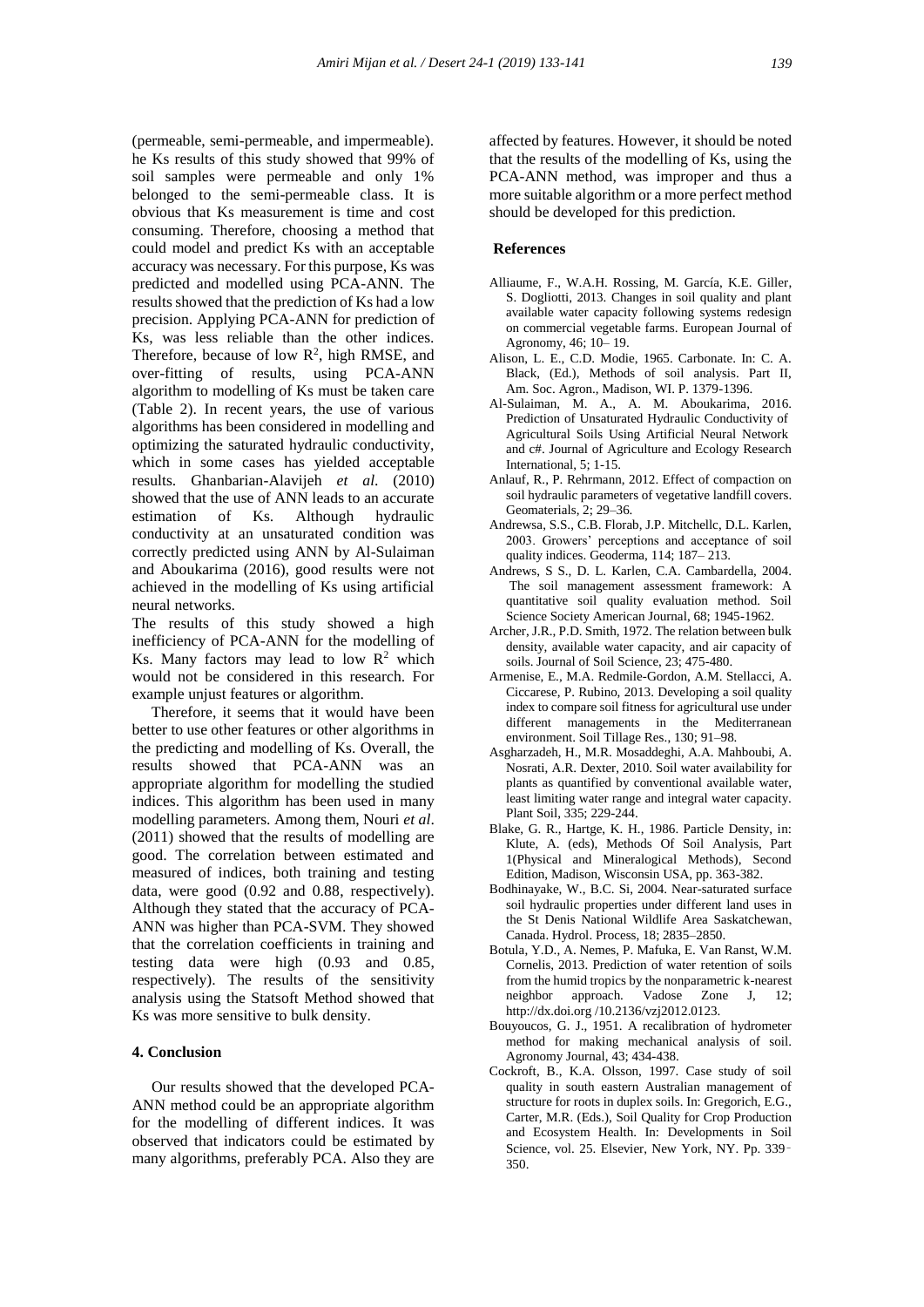- Idowu, O.J., H.M. van Es, G.S. Abawi, D.W. Wolfe, J.I. Ball, B.K. Gugino, B.N. Moebius, R.R. Schindelbeck, A.V. Bilgili, 2007. Farmer-Oriented Assessment of Soil Quality using Field, Laboratory, and VNIR Spectroscopy Methods Plant and Soil. In review.
- Ghanbarian-Alavijeh, B., A.M. Liaghat, S. Sohrabi, 2010. Estimating Saturated Hydraulic Conductivity from Soil Physical Properties using Neural Networks Model. International Scholarly and Scientific Research and Innovation, 4; 58-63.
- Ghosh, S., B. Wilson, S. Ghoshald, N. Senapati, B. Mandal, 2012. Organic amendments influence soil quality and carbon sequestration in the Indo-Gangetic plains of India. Agriculture, Ecosystems and Environment, 156; 134– 141.
- Hebb, Ch., D. Schoderbek, G. Hernandez-Ramirez, D. Hewinsd, C.N. Carlyle, E. Bork, 2017. Soil physical quality varies among contrasting land uses in Northern Prairie regions. Agriculture, Ecosystems and Environment, 240; 14–23.
- Karlen, DL., S.S. Andrews, JW. Doran, 2001. Soil quality: Current concepts and applications. Advances in Agronomy, 74; 1-40.
- Karlen, D.L., C.A. Ditzler, S.S. Andrews, 2003. Soil quality: why and how? Geoderma, 114; 145–156.
- Karhua, K., T. Mattilab, I. Bergstr, M.K. Regina, 2011. Biochar addition to agricultural soil increased CH4 uptake and water holding capacity - Results from a short-term pilot field study. Agriculture, Ecosystems and Environment, 140; 309–313.
- Khotabaeia, M., H. Emami, A.R. Astaraei, A. Fotovat, 2013. Improving Soil hysical Indicators by Soil Amendment to a Saline-Sodic Soil. Desert, 18; 73- 78.
- Marquez, C.O., V.J. Garcia, C.A. Cambardella, R.C. Schultz, T.M. Isenhart, 2004. Aggregate size stability distribution and soil stability. Soil Science Society American Joiurnal, 68; 725-735.
- Marzaioli, R., Ascoli, R.D., De Pascale, R.A., Rutigliano, F.A., 2010. Soil quzwartality in a Mediterranean area of Southern Italy as related to different land use types. Applied Soil Ecology, 44; 205–212.
- Moebius, B.N., H.M. van Es, R.R. Schindelbeck, O.J. Idowu, D.J. Clune, J.E. Thies, 2007. Evaluation of laboratory-measured soil physical properties as indicators of soil physical quality. Soil Sci., 172; 895- 912.
- Moncada, M.P., D. Gabriels, W.M. Cornelis, 2014. Data driven analysis of soil quality indicators using limited data. Geoderma, 235–236; 271–278.
- Mueller, L., B.D. Kay, B. Been, C. Hu, Y. Zhang, M. Wolff, F. Eulenstein, U. Schindler, 2008. Visual assessment of soil structure: Part II. Implications of tillage, rotation and traffic on sites in Canada, China and Germany. Soil Tillage. Research, 103; 188–196.
- Noori, R., A. R. Karbassi, A. Moghaddamnia, D. Han, M. H. Zokaei-Ashtiani, A. Farokhnia, M. Ghafari Gousheh, 2011. Assessment of input variables determination on the SVM model performance using PCA, Gamma test, and forward selection techniques for monthly stream flow prediction. Journal of Hydrology, 401; 177-189.
- Oliveira, T.C., L.F.S. da Silva, M. Cooper, 2014. Evaluation of Physical Quality Indices of a Soil under a Seasonal Semideciduous Forest. R. Bras. Ci. Solo, 38; 444-453.
- Obe, O.O., D.K. Shangodoyin, 2010. Artificial Neural Network Based Model for Forecasting Sugar Cane Production. Journal of Computer Science, 6; 439-445.
- Obriot, F., M. Stauffer, Y. Goubard, N. Cheviron, G. Peres, M. Eden, A. Revallier, L. Vieublé-Gonod, S. Houot, 2016. Multi-criteria indices to evaluate the effects of repeated organic amendment applications on soil and crop quality. Agriculture, Ecosystems and Environment, 232; 165–178
- Rajkai, K.L., S.N. Kabos, M.Th. van Genuchten, 2004. Estimating the water retention curve from soil properties: comparison of linear, nonlinear and concomitant variable methods. Soil and Tillage Research, 79; 145–152.
- Raats, P.A.C., D.E. Smiles, A.W. Warrick, 2002. Contributions to environmental mechanics: Introduction. In Environmental Mechanics: Water, Mass and Energy Transfer in the Biosphere (Raats, P.A.C., Smiles, D.E., Warrick, A.W., Eds.), pp. 1–28. Geophys. Monogr 129. American Geophysical Union: Washington, DC.
- Reynolds, WD., BT. Bowman, CF. Drury, C.S. Tan, X. L u., 2002. Indicators of good soil physical quality, density and storage parameters. Geoderma, 110; 131- 146.
- Reynolds, W.D., G.C. Topp, 2008. Soil water desorption and imbibition: tension and pressure techniques. In: Carter MR, Gregorich EG. (Eds.), Soil Sampling and Methods of Analysis, 2nd edition. Canadian Society of Soil Science. Taylor and Francis, LLC, Boca Raton, FL. Pp. 981-997.
- Reynolds W.D., C.F. Drury, C.S. Tan, C.A. Fox, X.M. Yang, 2009. Use of indicators and pore volumefunction characteristics to quantify soil physical quality. Geoderma, 152; 252-263.
- Reichert; J.M., J.A. Albuquerque, D.R. Kaiser, D.J. Reinert, F.L. Urach, R. Carlesso, 2009. Estimation of water retention and availability in soils of Rio Grande do Sul. Revista Brasileira de Ciência do Solo. Rev. Bras. Ciênc. Solo, 33; 1547-1560.
- Richards, L. A., 1954. Diagnosis and Improvement of Saline and Alkali Soils. Soil Science, 78; 7-33.
- Robinson, D.A., I. Lebron, H. Vereecken, 2009. On the definition of the natural capital of soils: a framework for description evaluation, and monitoring. Soil Science Society American Joiurnal, 73; 1904–1911.
- Safadoust, A., P. Feizee, A.A. Mahboubi, B. Gharabaghi, M.R. Mosaddeghi, B. Ahrens, 2014. Least limiting water range as affected by soil texture and cropping system. Agricultural Water Management, 136; 34– 41
- Samuel-Rosa; A., R.S. Diniz Dalmolin, P. Miguel, 2013. Building predictive models of soil particle-size distribution. R. Bras. Ci. Solo, 37; 422-430.
- Saxton, K. E., W. J. Rawls, 2006. Soil Water Characteristic Estimates by Texture and Organic Matter for Hydrologic Solutions. Soil Science Society American Joiurnal, 70; 1569–1578.
- Sena, M.M., R.T.S. Frighetto, P.J. Valarini, H. Tokeshi, R.J. Poppi, 2002. Discrimination of management effects on soil parameters by using principal component analysis: a multivariate analysis case study. Soil and Tillage Research, 67; 171–181.
- Shahab, H., H. Emami, G.H. Haghnia, A. Karimi, 2013. Pore size distribution as a soil physical quality index for agricultural and pasture soils in Northeastern Iran. Pedosphere, 23; 312–320.
- Shirani, H., M. Habibi, A.A. Besalatpour, I. Esfandiarpour, 2015. Determining the features